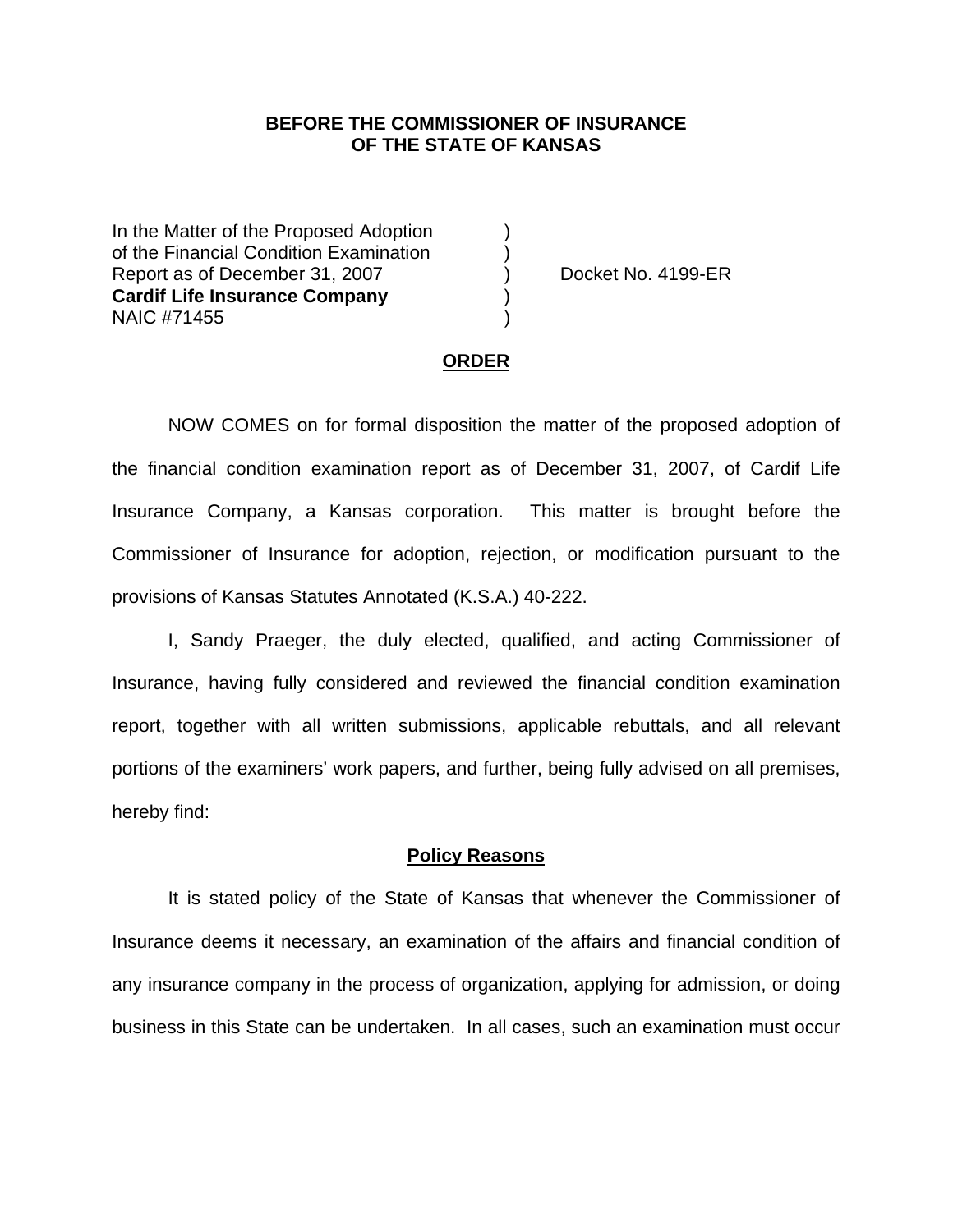once every five (5) years. Through the examination process, the insurance consuming public will be well served and protected.

## **Findings of Fact**

 1. The Commissioner of Insurance has jurisdiction over this matter pursuant to K.S.A. 40-222.

 2. An examination of Cardif Life Insurance Company was undertaken by the Kansas Insurance Department and was completed on July 2, 2010.

 3. The examiner-in-charge tendered and filed with the Kansas Insurance Department a verified written report of the examination within thirty (30) days following completion of the examination, to wit; June 10, 2010.

 4. Following receipt of the verified report, the Kansas Insurance Department transmitted the report to Cardif Life Insurance Company on July 2, 2010, with a duly executed notice advising the company of its opportunity to prepare and submit to the Kansas Insurance Department a written submission or rebuttal with respect to any and all matters contained in the report. Cardif Life Insurance Company was further advised that any written submission or rebuttal needed to be filed with the Kansas Insurance Department no later than thirty (30) days after receipt of the verified report.

 5. Cardif Life Insurance Company filed a written rebuttal of the verified report on July 19, 2010.

 6. Following receipt of the verified report, the Kansas Insurance Department agreed to make certain revisions and transmitted the revised report to Cardif Life Insurance Company on August 10, 2010, with a duly executed notice advising the company of its opportunity to prepare and submit to the Kansas Insurance Department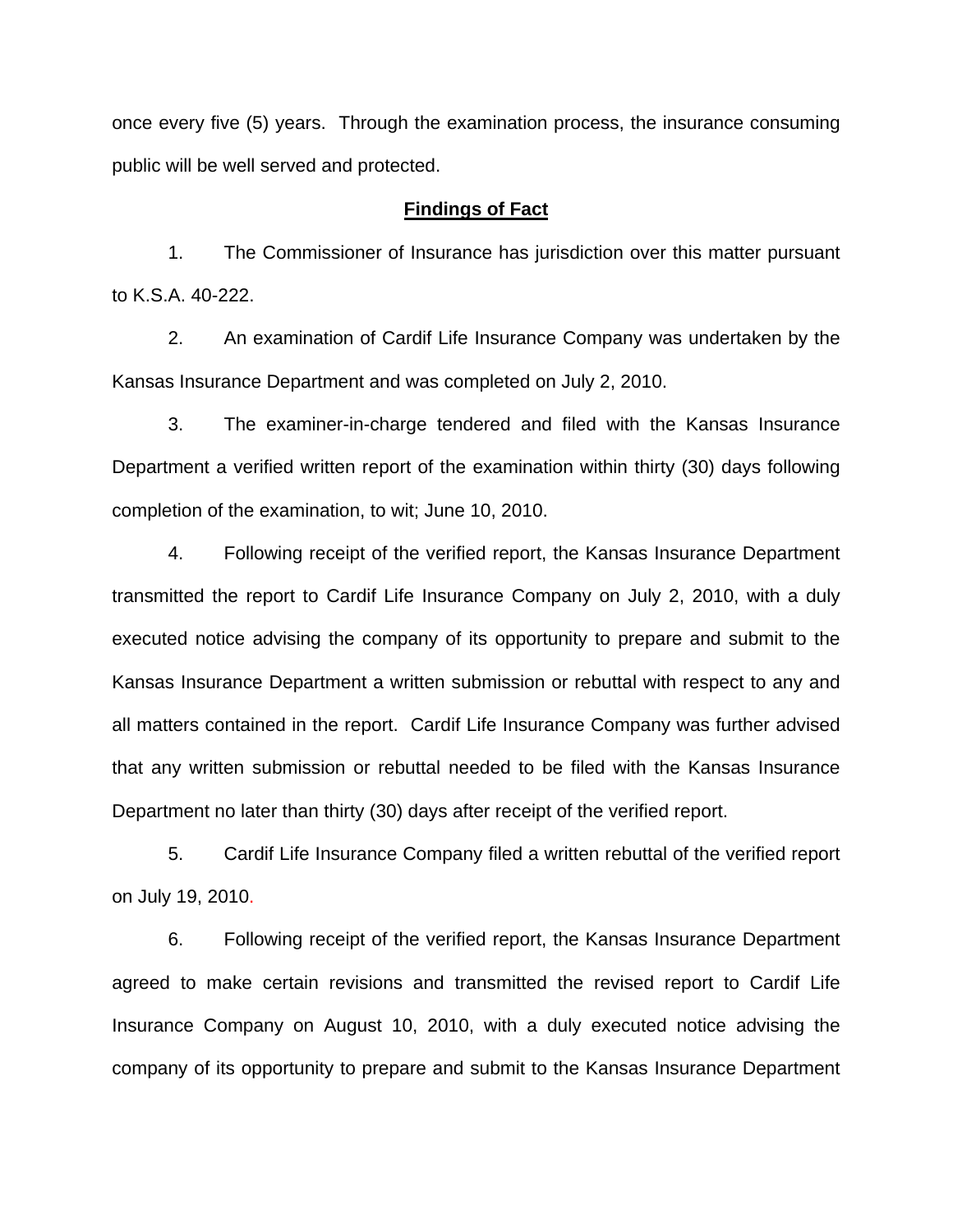a written submission or rebuttal with respect to any and all matters contained in the report. Cardif Life Insurance Company was further advised that any written submission or rebuttal needed to be filed with the Kansas Insurance Department no later than ten (10) days after receipt of the verified report.

 7. Cardif Life Insurance Company filed a written acceptance of the verified report on August 17, 2010.

8. Based upon the written submission tendered by Cardif Life Insurance Company, the company took no exceptions to matters contained in the verified report.

 9. Within thirty (30) days of the end of the time period allowed for written submission or rebuttal, the Commissioner of Insurance fully reviewed the report, together with all written submissions and rebuttals provided by Cardif Life Insurance Company. The Commissioner of Insurance further reviewed all relevant workpapers.

 10. No other written submissions or rebuttals were submitted by Cardif Life Insurance Company.

## **Conclusion of Law**

11. K.S.A. 40-222(k)(2) provides:

"Within 30 days of the end of the period allowed for the receipt of written submissions or rebuttals, the commissioner shall fully consider and review the report, together with any written submissions or rebuttals and any relevant portions of the examiners workpapers and enter an order:

- (A) Adopting the examination report as filed or with modification or corrections. If the examination report reveals that the company is operating in violation of any law, regulation or prior order of the commissioner, the commissioner may order the company to take any action the commissioner considers necessary and appropriate to cure such violations; or
- (B) rejecting the examination report with directions to the examiners to reopen the examination for purposes of obtaining additional data,